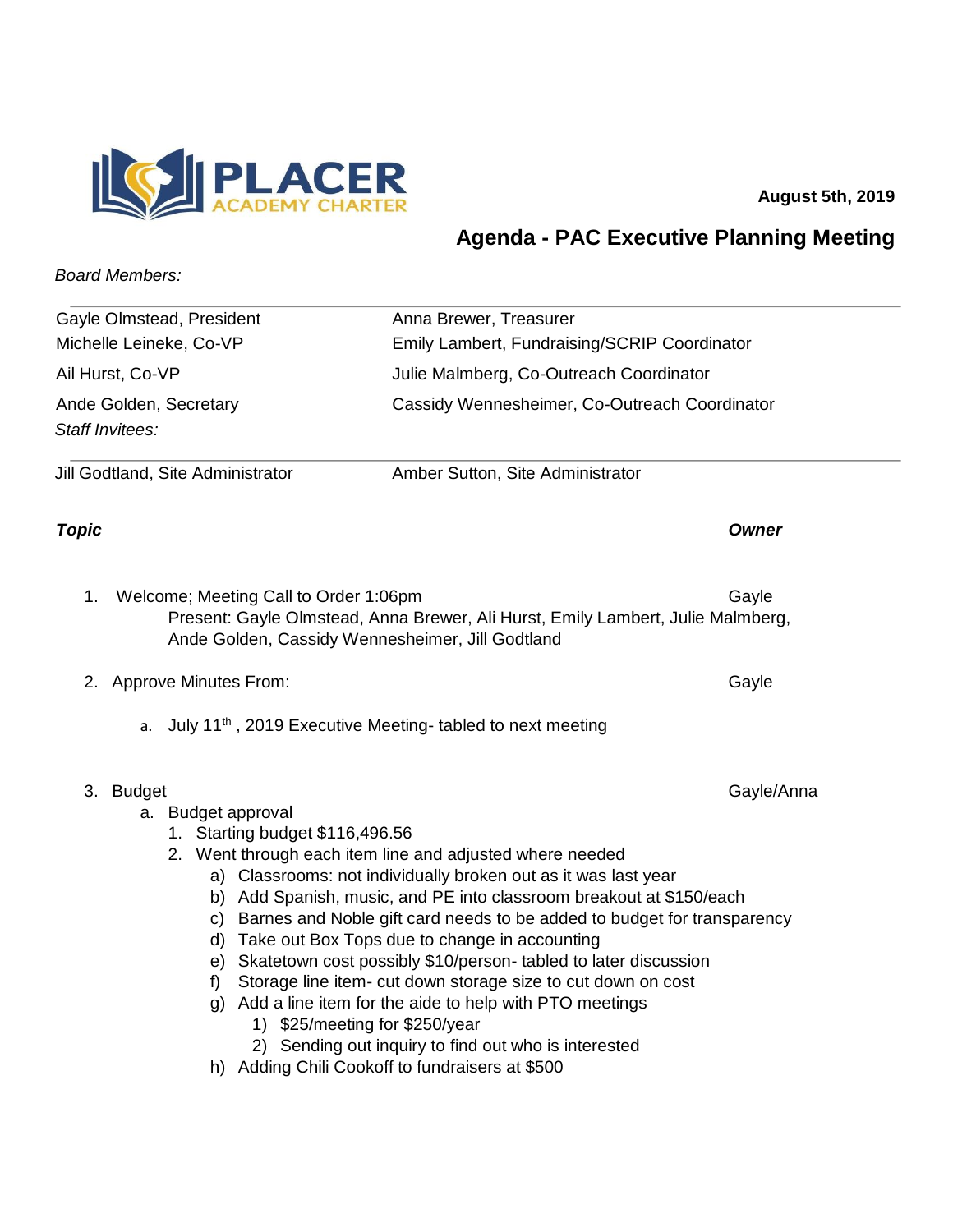Emily motioned to accept the budget with the above adjustments for final approval at the general meeting 9-11

Anna  $2^{nd}$  the motion

Motion accepted for final approval of budget at general meeting 9-11

- b. Split accounts
	- 1. 2 bank accounts were set up over the summer- money to be moved into separate accounts pending approval at general election 9-11 for better transparency and easier accounting.
		- a) 1 for VAPA
		- b) 1 for general funds
- c. Credit card request- Need a letter written by the PTO authorizing a credit card, must be approved by those not on account
- d. Art contract
	- 1. Krista HIlmen submitted 2019-2020 art teacher contract for approval

Emily moved to accept art contract for approval at the general meeting 9-11 Julie 2<sup>nd</sup> motion

Motion accepted to approve art contract at general meeting 9-11

- 2. Separate contract needs to be written up for Krista Hilmen to be the event coordinator for the 2020 Art Show and submitted and voted on by the PTO at the general meeting 9-11
- 4. Welcome Bash Gayle Controller with the controller of the Gayle Gayle
	- a. Food truck scheduled-
		- 1. Snow King and Joe's American Classic will be attending
			- a) 20% proceeds to school
		- 2. \$5 gift voucher will be presented to the teachers like last year
	- b. Spirit wear volunteers? Michelle was a state of the state of the Michelle
		- 1. At least one set of hands is requested for extra help
		- 2. 2 lines to be set up for receiving funds- one cash/check and one credit
	- c. Sign up sheets Julie
		- 1. Julie will use the same sign up sheets that she had last year with the addition of a couple new sign ups for Chili Cookoff and Candy Grams.
	- d. It was discussed to wear PTO lanyards, Emily to work on a banner that says Placer Academy PTO, and 3 pop ups would be needed
- 5. Bubble Run Agenda Sept  $27<sup>th</sup>$  main campus fun Friday  $\qquad \qquad \qquad$  Gayle
	- a. Layout of activities
		- 1. 30 min blocks: 20 min of activity, 5 min water break, 5 min stretch/freeze dance
		- 2. Possibly making homemade bubbles instead of using store bought
		- 3. Gayle has a commercial bubble maker